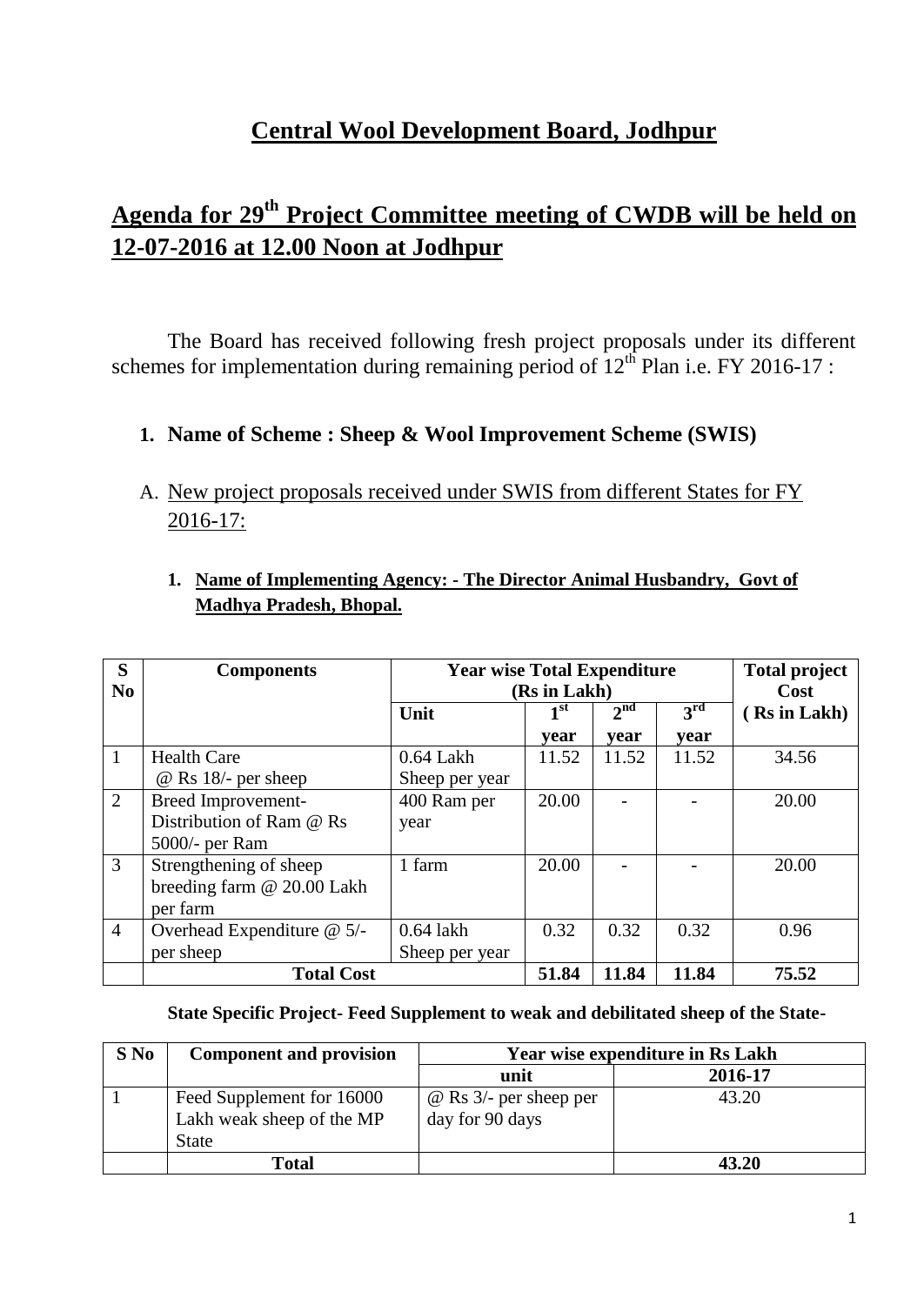## **2. Name of Implementing Agency: - The Director Animal Husbandry Govt of Rajasthan Jaipur.**

| S                       | <b>Components</b>              |                                                                          | <b>Year wise Total Expenditure</b> |        |              |         |
|-------------------------|--------------------------------|--------------------------------------------------------------------------|------------------------------------|--------|--------------|---------|
| N <sub>0</sub>          |                                |                                                                          | (Rs in Lakh)                       |        |              | Cost    |
|                         |                                | 2 <sup>nd</sup><br>3 <sup>rd</sup><br>$\mathbf{1}^{\mathrm{st}}$<br>Unit |                                    |        | (Rs in Lakh) |         |
|                         |                                |                                                                          | year                               | vear   | vear         |         |
| 1                       | <b>Health Care</b>             | 10 Lakh Sheep                                                            | 180.00                             | 180.00 | 180.00       | 540.00  |
|                         | $@$ Rs 18/- per sheep          | per year                                                                 |                                    |        |              |         |
| $\overline{2}$          | <b>Overhead Expenditure</b>    | 10 lakh Sheep                                                            | 50.00                              | 50.00  | 50.00        | 150.00  |
|                         | $@ 5/-$ per sheep              | per year                                                                 |                                    |        |              |         |
| $\overline{\mathbf{3}}$ | <b>Feed Supplement to</b>      | One lakh sheep                                                           | 270.00                             | 270.00 | 270.00       | 810.00  |
|                         | weak sheep $\omega$ Rs 3/- per |                                                                          |                                    |        |              |         |
|                         | sheep per day for 90 days      |                                                                          |                                    |        |              |         |
|                         | <b>Total Cost</b>              |                                                                          | 500.00                             | 500.00 | 500.00       | 1500.00 |

## **3. Name of Implementing Agency: - The H.P. State Cooperative Wool Procurement and Marketing Federation Ltd, Shimla.**

| S              | <b>Components</b>          | <b>Year wise Total Expenditure</b>         |              |                 |              | <b>Total project</b> |
|----------------|----------------------------|--------------------------------------------|--------------|-----------------|--------------|----------------------|
| N <sub>0</sub> |                            |                                            | (Rs in Lakh) |                 |              | Cost                 |
|                |                            | 2 <sup>nd</sup><br>1 <sup>st</sup><br>Unit |              | 3 <sup>rd</sup> | (Rs in Lakh) |                      |
|                |                            |                                            | vear         | year            | year         |                      |
| 1              | <b>Health Care</b>         | 2.00 Lakh Sheep                            | 36.00        | 36.00           | 36.00        | 108.00               |
|                | $@$ Rs 18/- per sheep      | per year                                   |              |                 |              |                      |
| 2              | Breed Improvement-         | 400 Ram per                                | 20.00        | 20.00           | 20.00        | 60.00                |
|                | Distribution of Ram @ Rs   | year $(400X3)$                             |              |                 |              |                      |
|                | $5000/-$ per Ram           |                                            |              |                 |              |                      |
| 3              | Overhead Expenditure @ 5/- | 2.00 lakh Sheep                            | 10.00        | 10.00           | 10.00        | 30.00                |
|                | per sheep                  | per year                                   |              |                 |              |                      |
|                | <b>Total Cost</b>          |                                            | 66.00        | 66.00           | 66.00        | 198.00               |

#### **State Specific Project- Feed Supplement to weak and debilitated sheep of the State-**

| $S$ No | <b>Component and provision</b>                                        | <b>Year wise expenditure in Rs Lakh</b>          |         |  |  |
|--------|-----------------------------------------------------------------------|--------------------------------------------------|---------|--|--|
|        |                                                                       | unit                                             | 2016-17 |  |  |
|        | Feed Supplement for 1.50<br>Lakh weak sheep of the HP<br><b>State</b> | $\omega$ Rs 3/- per sheep per<br>day for 72 days | 324.00  |  |  |
|        | <b>Total</b>                                                          |                                                  | 324.00  |  |  |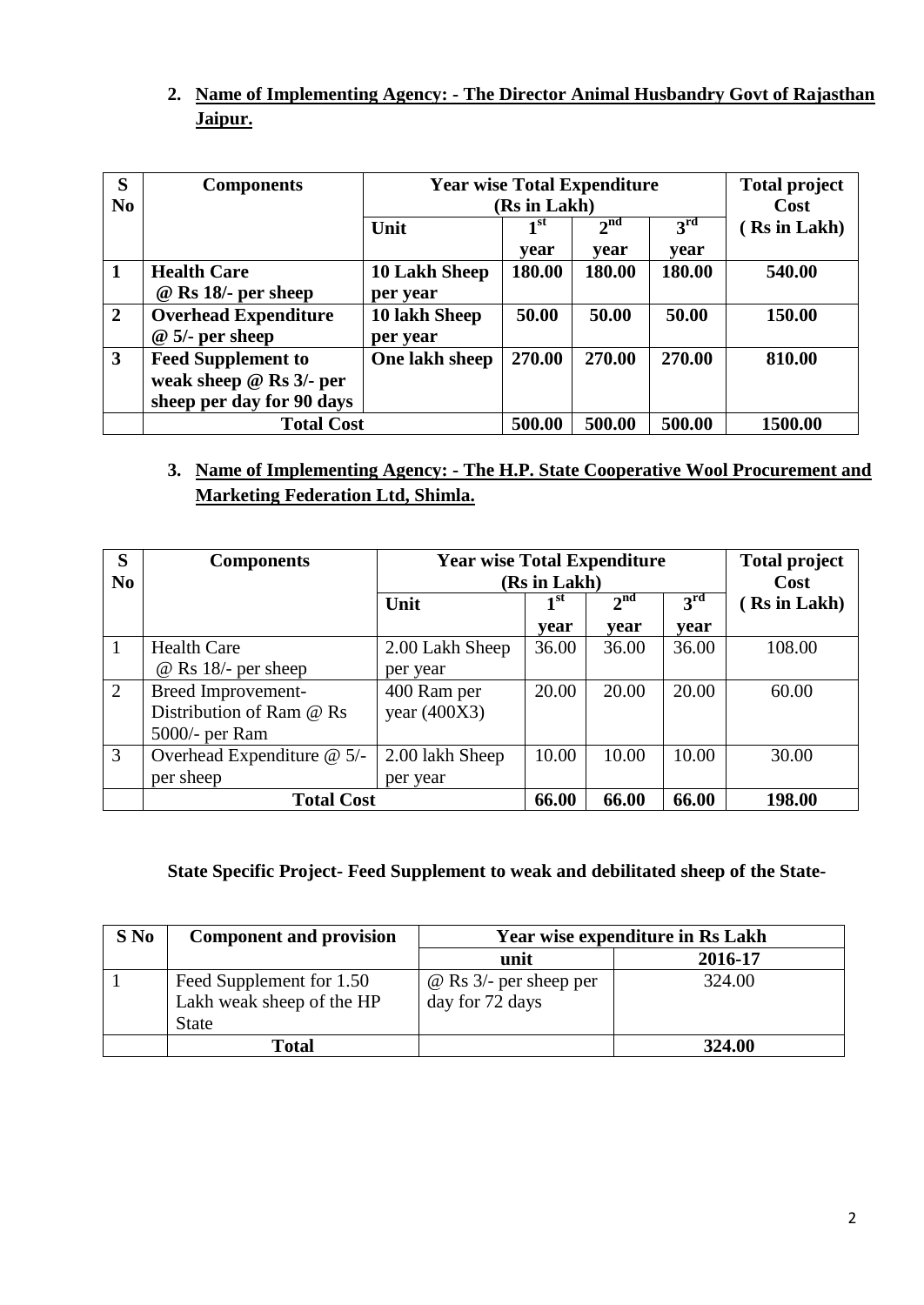## **4. Name of Implementing Agency: - Punyashloka Ahilyadevi Maharashtra Mendhi Va Sheli Vikas Mahamandal Ltd Pune.**

| S              | <b>Components</b>         |                | <b>Year wise Total Expenditure</b> |            |            |                    |
|----------------|---------------------------|----------------|------------------------------------|------------|------------|--------------------|
| N <sub>0</sub> |                           |                | (Rs in Lakh)                       |            |            | Cost               |
|                |                           | Unit           | $1st$ year                         | $2nd$ year | $3rd$ year | <b>Rs</b> in Lakh) |
|                | <b>Health Care</b>        | 3.00 Lakh      | 54.00                              | 54.00      | 54.00      | 162.00             |
|                | $@$ Rs 18/- per sheep     | Sheep per year |                                    |            |            |                    |
| 2              | <b>Breed Improvement-</b> | 500 Ram per    | 25.00                              | 25.00      |            | 50.00              |
|                | Distribution of Ram @     | year $(500X2)$ |                                    |            |            |                    |
|                | Rs 5000/- per Ram         |                |                                    |            |            |                    |
| 3              | Overhead Expenditure      | 3.00 lakh      | 15.00                              | 15.00      | 15.00      | 45.00              |
|                | $@ 5/-$ per sheep         | Sheep per year |                                    |            |            |                    |
|                | <b>Total Cost</b>         |                | 94.00                              | 94.00      | 69.00      | 257.00             |

## **5. Name of Implementing Agency: - The Uttarakhand Sheep and Wool Development Board, Dehradun**

**State Specific Project- Feed Supplement to weak and debilitated sheep of the State-**

|    | <b>Component and provision</b>                | <b>Year wise expenditure in Rs Lakh</b> |         |  |
|----|-----------------------------------------------|-----------------------------------------|---------|--|
| No |                                               | unit                                    | 2016-17 |  |
|    | Feed Supplement for 31000 weak sheep of the   | $\omega$ Rs 3/- per sheep               | 83.70   |  |
|    | State. (25% out of 1.25 Lakh migratory sheep) | per day for 90 days                     |         |  |
|    | <b>Total</b>                                  |                                         | 83.70   |  |

## B. Proposals received under Revolving Fund for marketing of raw wool (**SWIS**).

| <b>SN</b> | Name of Implementing    | Physical unit/ Components   | Total Project cost/ financial    |  |
|-----------|-------------------------|-----------------------------|----------------------------------|--|
|           | Agency                  | of projects                 | requirement under SWIS           |  |
|           | Uttarakhand Sheep &     | Revolving Fund for          | Rs. 125 lakhs for Revolving      |  |
|           | <b>Wool Development</b> | marketing of 1,000 Qtl.     | Fund and 15-18% additional       |  |
|           | Board, Dehradun         | Raw wool                    | grant to meet losses & project   |  |
|           |                         |                             | running cost.                    |  |
| 2         | H.P. State Coop. Wool   | Grant for marketing of      | Grant of Rs. 17.63 lakhs to bear |  |
|           | Procurement & Mkt.      | angora wool to bear loss of | losses of wool marketing from    |  |
|           | Fed. Ltd., Shimla       | marketing and other         | CWDB.                            |  |
|           |                         | handling charges.           |                                  |  |

## **2. Name of Scheme : Quality Processing of Wool Scheme (Q&P)**

| <b>SN</b>      | of<br>Name               | Physical<br>unit/                | Project<br>Total   | Cost as per norms     |
|----------------|--------------------------|----------------------------------|--------------------|-----------------------|
|                | Implementing             | Components of projects           | (as<br>cost<br>per | of scheme for FY      |
|                | Agency                   |                                  | proposal)          | 2016-17               |
|                | District Sheep           | Providing 10 Sheep Shearing      | 30 lakhs (25)      | Cost upto Rs. 25      |
|                | Husbandry Officer,       | Machines @ Rs. 2.5 lakhs per     | lakhs for          | lakhs for 10 sheep    |
|                | Ladakh Autonomous        | machine & training.              | machines $& 5$     | shearing machineries  |
|                | <b>Hill Development</b>  |                                  | lakhs for          | with spare parts only |
|                | Council, Leh             |                                  | training)          |                       |
| $\overline{2}$ | Director, Animal         | CFC for wool testing facility.   | 140 lakhs for      | <b>Maximum</b> grant  |
|                | <b>Husbandry Deptt.,</b> | <b>Procurement of equipments</b> | total 4 units @    | upto Rs. 35 lakhs     |
|                | Govt. of Rajasthan,      | for wool testing like            | Rs. 35 lakhs per   | for only purchase of  |
|                | <b>Jaipur</b>            | <b>ERMASCOPE</b> at Bikaner,     | unit.              | <b>ERMASCOPE</b> for  |
|                |                          | Ajmer, Jodhpur & Kota            |                    | Jodhpur.              |